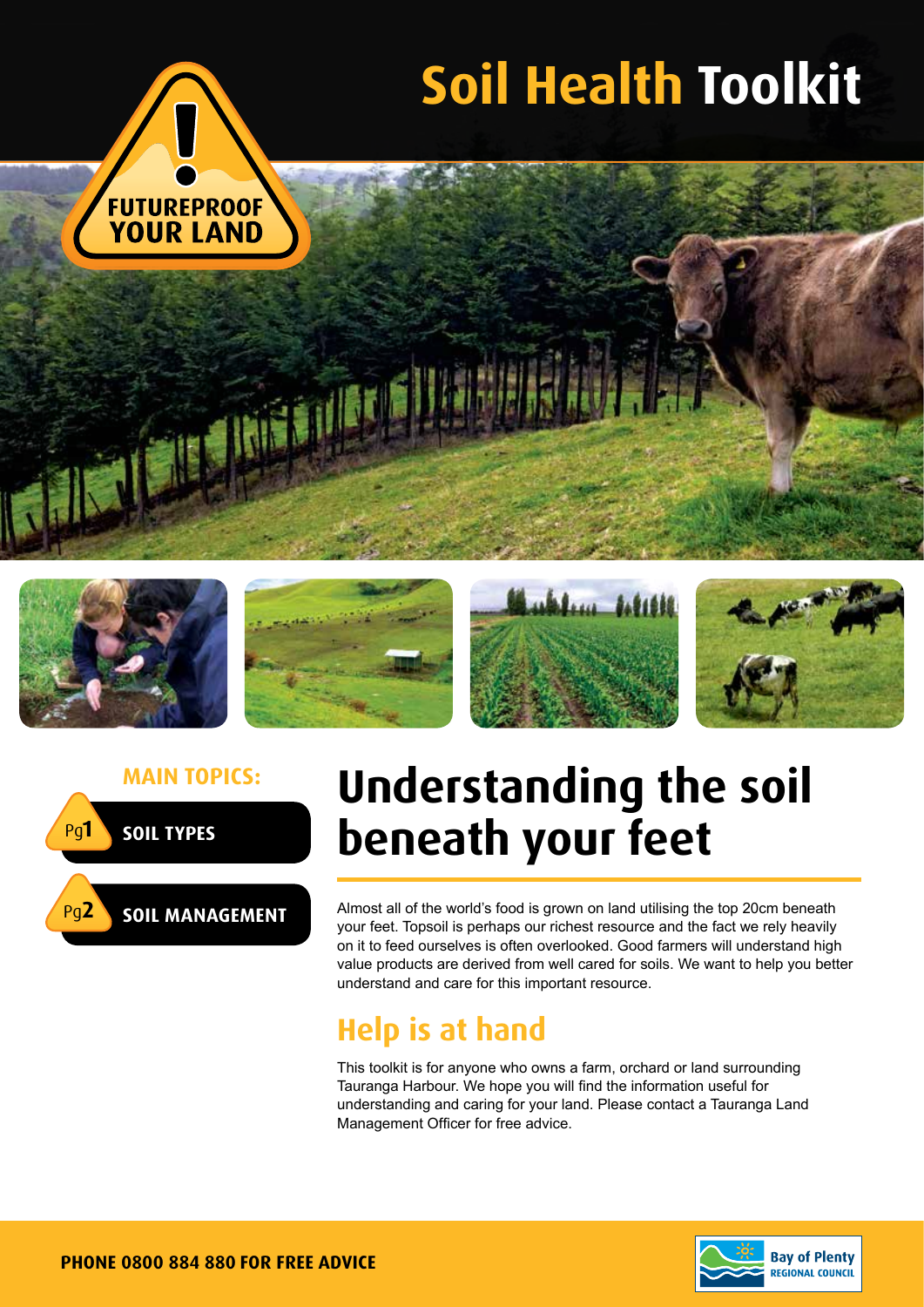# **Soil types**

In the Tauranga Harbour, ignimbrite and rhyolite form the main basement rocks, changing to andesite in the larger Katikati area. Generally these rocks are mantled by deep layers of volcanic ash and it is this which forms the parent material for our soils. In the Bay of Plenty there are nine soil orders from which all our soil names are derived. The main ones for Tauranga Harbour are listed in the table below:



*Photo: Regional Council staff conduct a visual soil assessment.*

| <b>SOIL ORDERS</b><br><b>IN THE BOP</b> | <b>DESCRIPTION</b>                                                                                                                                                                                                                                                                                                                                                                                                                                                        |
|-----------------------------------------|---------------------------------------------------------------------------------------------------------------------------------------------------------------------------------------------------------------------------------------------------------------------------------------------------------------------------------------------------------------------------------------------------------------------------------------------------------------------------|
| <b>Allophanic</b>                       | The main soil order in Tauranga Harbour. Strongly influenced by clay minerals.<br>Weak soil strength. Topsoil 18cm or more with weakly developed structure and black<br>to dark brown colours. Moderately to strongly leached with low levels of exchangeable<br>calcium, potassium, magnesium and sodium. Available phosphate for plants is low with<br>high phosphate retention in the soil. Friable, no rooting barriers, crop with care to protect<br>soil structure. |
| <b>Anthropic</b>                        | Man-made soils, mainly around Mount Maunganui and other areas that have been<br>disturbed or recontoured.                                                                                                                                                                                                                                                                                                                                                                 |
| <b>Gley</b>                             | Poorly drained or very poorly drained in their natural state, low oxygen. Made from older<br>wet mineral soils, they occur in valley floors, upper coastal terraces, and back swamps.<br>Greyish colour.                                                                                                                                                                                                                                                                  |
| <b>Organic</b>                          | High peat content; occurs in low lying depressions or former back swamps and valley<br>floors. Poorly drained with fluctuating water tables.                                                                                                                                                                                                                                                                                                                              |
| <b>Podzols</b>                          | Strongly leached acid soils. Occur under high rainfall at mostly higher elevations,<br>associated with acid litter from forest species such as rimu or beech.                                                                                                                                                                                                                                                                                                             |
| <b>Pumice</b>                           | Dominated by pumice or pumice sand high in volcanic glass. Clay content less than 10%<br>and soil strength very weak. Low fertility, highly erodible, summer droughts.                                                                                                                                                                                                                                                                                                    |
| <b>Raw</b>                              | Lack distinctive topsoil development due to rocks, active erosion, deposition or thermal<br>actively. Frequent flooding, excessive drainage or extreme salinity.                                                                                                                                                                                                                                                                                                          |
| <b>Recent Soils</b>                     | Young soils that have weak soil development, high base saturation, gravel or rock<br>not strongly altered, high rooting depth, good drainage, low phosphate retention, high<br>fertility, but erosion prone. Fluvial recent soils occur on slightly elevated river terraces<br>and are some of the most versatile soils for dairying, dry stock and cropping.                                                                                                             |



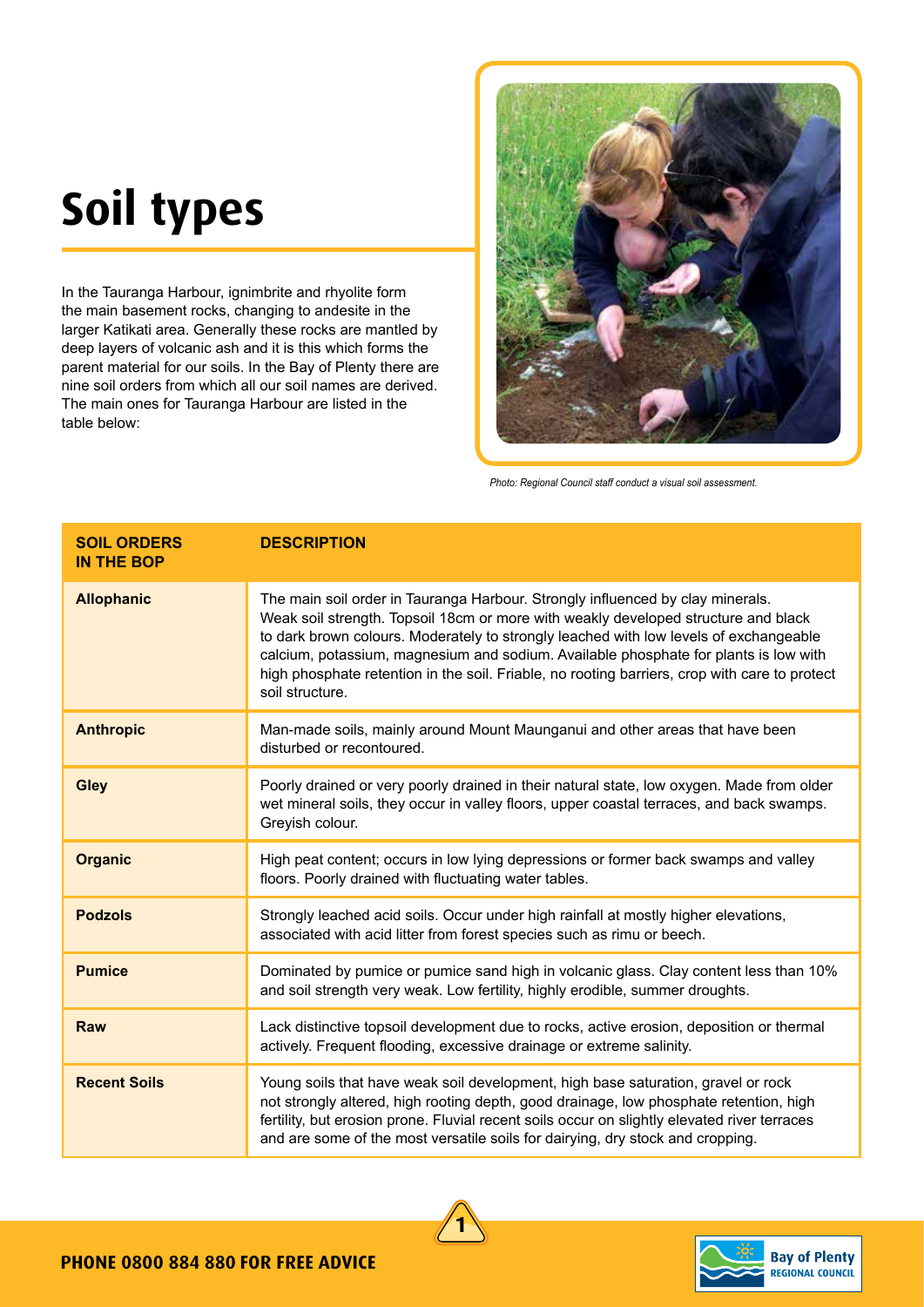## **Soil management**

For best plant growth, soil physical properties ideally include 50% solids, 25% water and 25% air by volume. Managing the physical properties of the soil for crop or animal production and environmental protection is more challenging than managing the chemical properties e.g. nitrogen deficiency, high phosphate retention, acidity.

## **Soil water**

The retention and availability of water in the soil for plant use depends on soil texture, which determines the distribution and size of soil pores (or space) that hold water. This is called readily-available water and can be extracted by plants with little effort. Available water-holding capacity is important for two reasons. First, it's a measure of the soil's ability to sustain good plant growth with high yields and second, it's a measure of the soil's capacity to store water via rainfall and irrigation.

Organic matter affects water-holding capacity by stabilising soil structure and increasing the volume and size of soil pores resulting in increasing water infiltration and water retention. Given the sandy nature of our soils, the importance of adding and retaining organic matter should be part of a sound soil management programme.

## **Soil aeration and drainage**

Soil aeration allows the soil to exchange air between the atmosphere and plant roots. It represents the coarser pores in the soil that provide space for plant roots to grow into, and from where water drains under gravity. Roots of most dry land plant species obtain oxygen for respiration and nutrients from this space.

Soil drainage refers to how much, and how quickly, water is removed from the soil. Drainage depends on three main factors:

- Input into the soil from rainfall, irrigation, seepage and runoff;
- the flow of the water through the soil, or permeability;
- the outlet from the soil, drains, streams to the sea.

Drainage is important because it affects the oxygen supply and temperature of the soil. Non-aquatic plants will not normally survive waterlogged soils due to lack of oxygen.

Plant growth on partially drained soils is slow because wet soils take longer to warm up.



*Photo: Heavy stock grazing near a waterway can affect water quality and damage soil structure.*

Most soils in Tauranga Harbour have few problems as they are naturally well-drained. Exceptions include poorly-drained gley and organic soils, generally located in coastal areas.

## **Compaction**

A reduction in the soil's porosity is referred to as compaction. Packing soil particles closer together reduces the volume of air in the soil. Compaction can be caused by cultivation when the soil is wet, animal treading and vehicle traffic. Excessive soil compaction restricts aeration, reduces plant growth and productivity, impedes drainage, reduces infiltration and increases run-off during intense rain, leading to greater soil erosion issues.

#### **PLAN FOR THESE**

- Identify and map the different soil types on your property.
- Use this information to manage your soil within its physical limits to sustain long term production.
- Find out the water holding capacity of your soil in order to determine the correct amount and frequency of irrigation. This will save water, time, money and labour. It will also allow the water resource to be more efficiently managed and reduce the impacts on the environment, such as nutrient leaching and run-off.
- Allow soil to dry below field capacity before grazing.
- Limit the number of hours animals are on wet paddocks.
- Manage vehicle traffic to avoid soil compaction.
- Establish a nutrient budget to gain efficiencies and protect water resources.